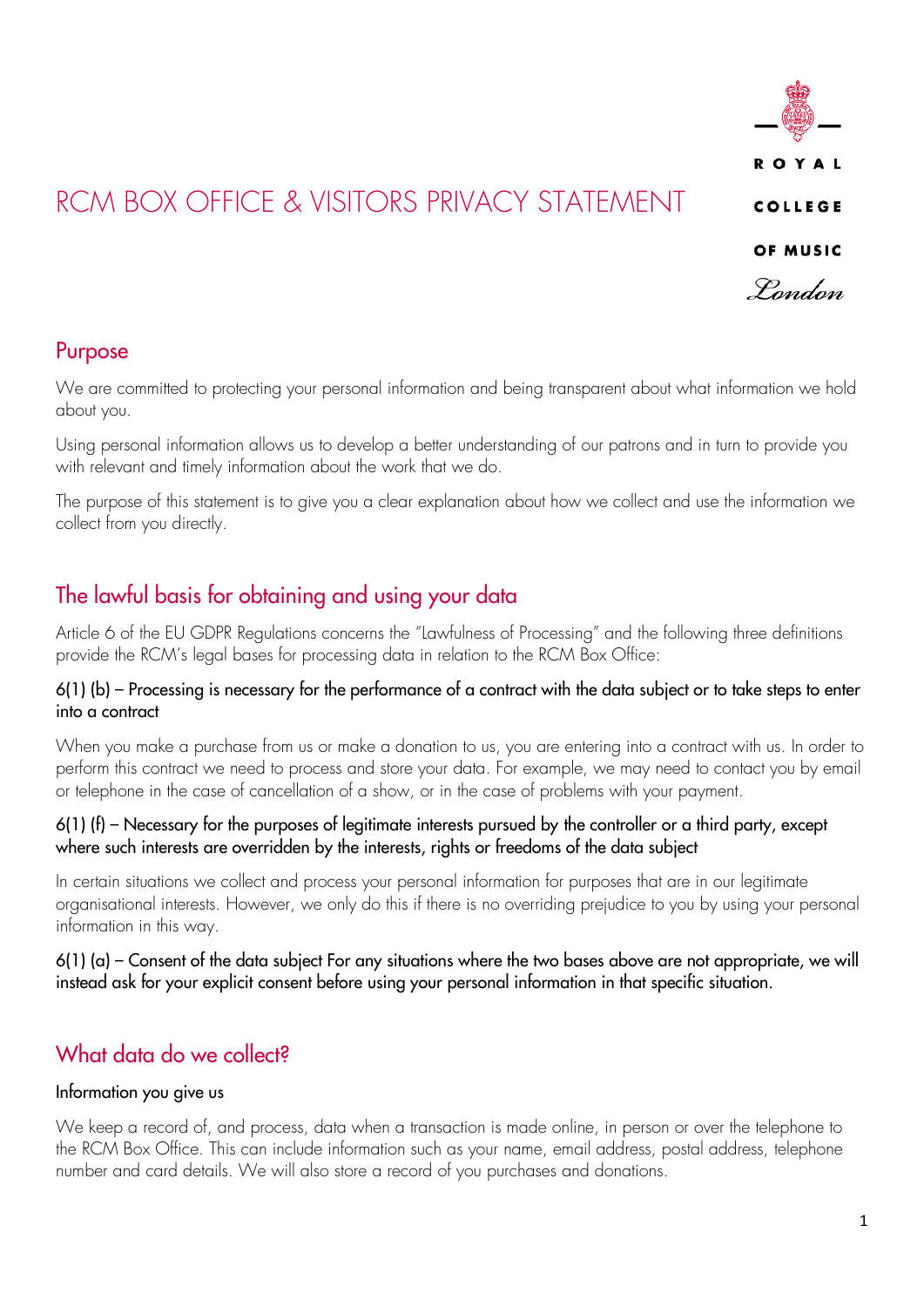#### Information about your interactions with us

When we send you a mailing we store a record of this, and in the case of emails we keep a record of which ones you have opened and which links you have clicked on. When you visit our website, we collect information about how you interact with our content.

#### Information from third parties

We occasionally receive information about you from third parties. For example, when an RCM performance is taking place at an external venue and where an appropriate data sharing agreement is in place.

# What do we do with your data?

#### Marketing and Communications

We aim to communicate with you about the work that we do in ways that you find relevant, timely and respectful. To do this, we use data that we have stored about you, such as what events you have booked for in the past, as well as any preferences you may have told us about.

We use our legitimate organisational interest as the legal basis for communications by post and email. In the case of postal mailings, you may object to receiving these at any time using the contact details at the end of this policy. In the case of email, we will give you an opportunity to opt out of receiving them during your first purchase with us. If you do not opt out, we will provide you with an option to unsubscribe in every email we subsequently send you, or you can alternatively use the contact details at the end of this policy.

We may also contact you about our work by telephone however we will always get explicitly consent from you before doing this. Please bear in mind that this does not apply to telephone calls that we may need to make to you related to your purchases.

#### Other processing activities

In additional to marketing communications, we also process personal information in the following ways that are within our legitimate organisational interests:

We may analyse data we hold about you to ensure that the content and timing of communications we send you are as relevant to you as possible.

In order to improve our website we may analyse information about how you use it and the content and ads that you interact with. You may also see adverts from us on social media that are tailored to your interests.

For the purposes of recording memberships and managing our supporter relations, we will share data with the RCM Development and Alumni Department Database.

For the purposes of the smooth running of events, we may share data with front of house staff.

We may analyse data we hold about you in order to identify and prevent fraud.

#### Your debit and credit card details

Your data is stored on our Box Office system (Spektrix). If you use credit or debit card to purchase from us or to make a donation, we will ensure that this is carried out securely and in accordance with the Payment Card Industry Data Security Standard (PCI-DSS).